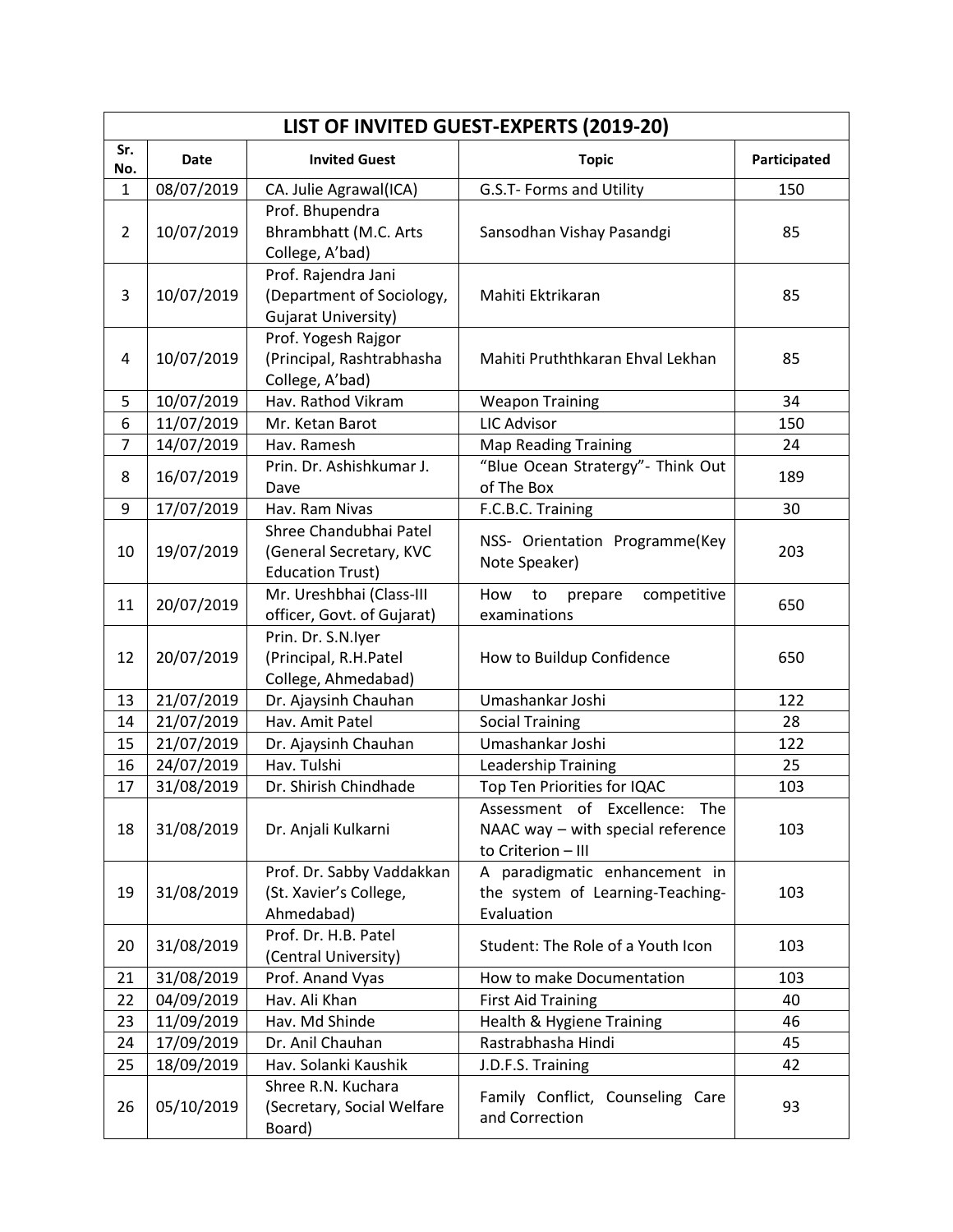| 27 | 05/10/2019 | Dr. Preeti Tiwari (Rural<br>Development &     | Family Sensuousness of conflict     | 85           |
|----|------------|-----------------------------------------------|-------------------------------------|--------------|
|    |            | Management Institute)                         |                                     |              |
| 28 | 05/10/2019 | Dr. Dipti Joshi (Senior                       | Improvement of Counseling           | 85           |
|    |            | Psychologist)                                 |                                     |              |
| 29 | 29/11/2019 | C.A. Juhi Agrawal                             | G.S.T.                              | 50           |
| 30 | 03/12/2019 | Mr. J.C.Patel                                 | How to Face Interview               | 185          |
| 31 | 05/12/2019 | Mr. Uday Dholakia (Soft<br>Skill Trainer)     | <b>Communication Skill</b>          | 137          |
|    |            |                                               |                                     | 13(3)        |
| 32 | 06/12/2019 | Ms. Vaibhavi Patel                            | Geeta Jayanti                       | students got |
|    |            |                                               |                                     | Prize)       |
| 33 | 11/12/2019 | Hav. Mahesh Kumar                             | <b>Opticals Training</b>            | 39           |
| 34 | 13/12/2019 | Shri J.C. Patel                               | Mind Power By Yoga                  | 250          |
| 35 | 14/12/2019 | Mr. Omkar (T.C.S.)                            | Job Abhimukhta                      | 62           |
| 36 | 18/12/2019 | Hav. Tapan                                    | <b>Foot Drill Training</b>          | 43           |
|    |            |                                               | Job Opportunity in Aviation Sector  |              |
| 37 | 24/12/2019 | Mr. Pushkar Gupte                             | - Airport Staff, Airhostess, Hotel  | 250          |
|    |            |                                               | Management                          |              |
| 38 | 26/12/2019 | Dr. Shubha Nigam                              | Indian<br>English<br>Drama(Mahesh   | 62           |
|    |            |                                               | Dattani)                            |              |
| 39 | 27/12/2019 | Dr. Namita Sharma                             | Literature<br>Canadian<br>(Margaret | 52           |
|    |            |                                               | Lawrence)                           |              |
| 40 | 28/12/2019 | Dr. Shobhana Nair                             | <b>Women's Writing</b>              | 48           |
| 41 | 30/12/2019 | Dr. Vidya Rao                                 | Diaspora Studies                    | 46           |
| 42 | 31/12/2019 | Dr. Ketan Gediya                              | Modern European Theatre             | 44           |
| 43 | 01/01/2020 | Dr. Ajay Raval                                | <b>Gujarati Diaspora Writing</b>    | 55           |
| 44 | 01/01/2020 | Mr. Gaurang Raval<br>(Sauhard)                | Gujarati Drama                      | 445          |
| 45 | 01/01/2020 | Hav. Tiwari                                   | What is NCC?                        | 40           |
| 46 | 02/01/2020 | Dr. Kshipra Purani                            | <b>Translation studies</b>          | 49           |
| 47 | 03/01/2020 | Prof. Suja Alexander                          | <b>ELT</b>                          | 60           |
| 48 | 07/01/2020 | Shree Rambhai Sindhav                         | How should an NSS Volunteer be?     | 100          |
| 49 | 07/01/2020 | Dr. Priteeben Tiwari<br>(Rudmi)               | Abuse & Harassment                  | 100          |
|    |            | Mr. Chandubhai Patel                          |                                     |              |
| 50 | 07/01/2020 | (General Secretary, KVC                       | Women Welfare Schemes by Govt.      | 100          |
|    |            | <b>Education Trust)</b>                       |                                     |              |
| 51 | 08/01/2020 | Dr. Neha Panchal (Sola<br>Civil)              | Good Touch & Bad Touch              | 100          |
|    |            | Mr. Natubhai Verma (Co-                       |                                     |              |
| 52 | 08/01/2020 | ordinator, Gujarat                            | Lecture on N.S.S.                   | 100          |
|    |            | University)                                   |                                     |              |
| 53 | 09/01/2020 | Dr. Mahendrasinh Parmar                       | Ekanki Swaroop                      | 90           |
| 54 | 09/01/2020 | Dr. Purviben Patel                            | <b>Cancer Awareness</b>             | 100          |
| 55 | 09/01/2020 | Shree R. P. Patel (Vishwa<br>Umiya Foundation | Social Service(Seva)                | 100          |
|    |            | President)                                    |                                     |              |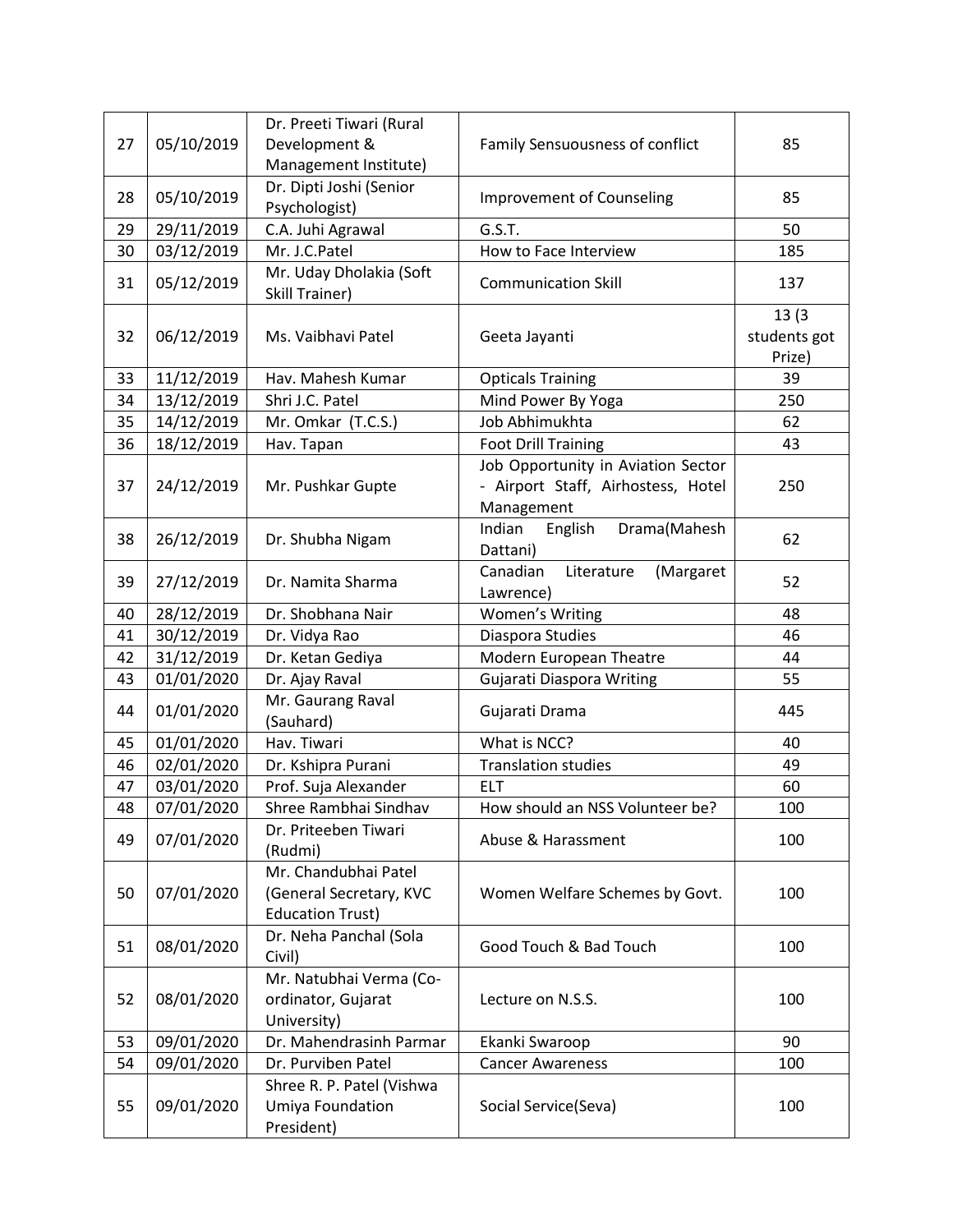| 56       | 09/01/2020               | Mr. Dineshbhai Prajapati<br>(Sarpanch of Jaspur)                  | <b>Blessings to Volunteers</b>                                                                                                                                                                                | 100        |
|----------|--------------------------|-------------------------------------------------------------------|---------------------------------------------------------------------------------------------------------------------------------------------------------------------------------------------------------------|------------|
| 57       | 09/01/2020               | Mr. Nimesh Patel (Vishwa<br>Umiya Foundation)                     | Planning of Medical Checkup                                                                                                                                                                                   | 100        |
| 58       | 09/01/2020               | Dr. Rupalben Patel<br>(Vishwa Umiya<br>Foundation)                | Nari tu Narayani                                                                                                                                                                                              | 100        |
| 59       | 09/01/2020               | Dr. Purviben Patel                                                | <b>Breast</b><br>Cancer<br>Awareness<br>in.<br>Women                                                                                                                                                          | 100        |
| 60       | 10/01/2020               | Dr. Shailesh Brahmbhatt<br>(Sola Civil)                           | <b>AIDS Awareness</b>                                                                                                                                                                                         | 100        |
| 61       | 10/01/2020               | She-Team (ASI Sola Police<br>Station)                             | <b>Cyber Crime</b>                                                                                                                                                                                            | 100        |
| 62       | 15/01/2020               | Hav. Pandurang                                                    | <b>SSB Army Training</b>                                                                                                                                                                                      | 43         |
| 63       | 20/01/2020               | Mrs. Meeta Patel (G.R.C.)                                         | -What is Gender?<br>-Definition of the terms sex and<br>gender and identification<br>-Gender discriminatory<br>attitude<br>and values<br>-Current scenario global to local                                    | 140        |
| 64       | 21/01/2020               | Ms. Kajal Patel (Police<br>Inspector-P.I.)                        | Women & Crime Case studies with<br>exercise                                                                                                                                                                   | 140        |
| 65       | 23/01/2020               | Dr. Prashant Bhimani<br>(Senior Psychologist &<br>Hypnotherapist) | -Counseling<br>need<br>and<br>identification<br>-Ethics in counseling<br>with<br>-Interaction<br>trainees<br>on<br>selected case studies                                                                      | 140        |
| 66       | 24/01/2020               | Dr. Mehrunishaben Desai                                           | -Why gender is important<br>-Emergent gender related issues in<br>societal context<br>-Gender sensitization<br>-Gender equality: A Dream of 21 <sup>st</sup><br>century                                       | 140        |
| 67       | 24/01/2020               | Shree Pravin Sanghavi<br>(Mumbai Trust, Bombay)                   | Conflicts of Society                                                                                                                                                                                          | 25         |
| 68       | 25/01/2020               | Mr. Mahendra Makwana                                              | -Counseling<br>rehabilitation<br>as<br>strategy and diagnostic strategy<br>and role of psychological tests<br>-Principles of counseling                                                                       | 140        |
| 69<br>70 | 27/01/2020<br>28/01/2020 | Mrs. Kunjal Buch (Holistic<br>Leader)<br>Dr. Minaxi Joshi         | Institutional framework<br>-Role of Govt. Department<br>-Gender Budgeting<br>-Supporting Institutions<br>-Incentives, Policies & Programmes<br>-India V/S other countries<br>-Help lines<br>Security of Women | 140<br>140 |
|          |                          |                                                                   | -In family gathering                                                                                                                                                                                          |            |